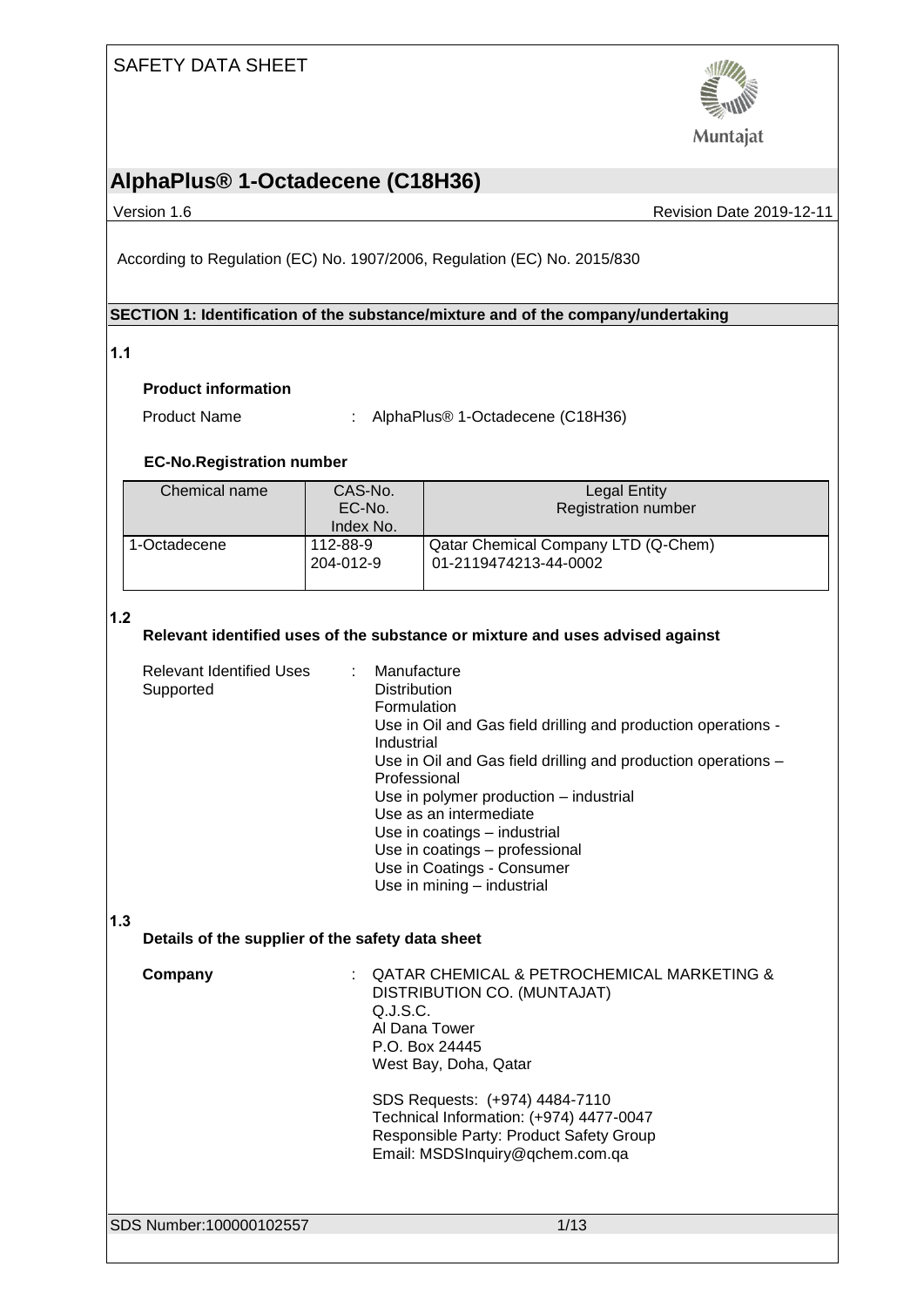|            | 1.1<br>Version 1.6                                                                                                                                                                                                                                                                                                                                                                                                       |                                                                            | <b>Revision Date 2019-12-11</b>                                                                                                                                                    |
|------------|--------------------------------------------------------------------------------------------------------------------------------------------------------------------------------------------------------------------------------------------------------------------------------------------------------------------------------------------------------------------------------------------------------------------------|----------------------------------------------------------------------------|------------------------------------------------------------------------------------------------------------------------------------------------------------------------------------|
|            | Local                                                                                                                                                                                                                                                                                                                                                                                                                    | Muntajat B.V. (MBV OR)<br>The Hague, the Netherlands.<br>Tel: +31702055630 | 19th Floor, Tower E, WTC The Hague<br>Prinses Margrietplantsoen 78-A, 2595 BR<br>Email: info.netherlands@muntajatbv.com                                                            |
| 1.4        | <b>Emergency telephone:</b><br>Health:<br>866.442.9628 (North America)<br>1.832.813.4984 (International)<br>Transport:<br>CHEMTREC 800.424.9300 or 703.527.3887(int'l)<br>Asia: CHEMWATCH (+612 9186 1132) China: 0532 8388 9090<br>EUROPE: BIG +32.14.584545 (phone) or +32.14583516 (telefax)<br>Mexico CHEMTREC 01-800-681-9531 (24 hours)<br>Argentina: +(54)-1159839431<br>Responsible Department<br>E-mail address | : SDS@CPChem.com                                                           | South America SOS-Cotec Inside Brazil: 0800.111.767 Outside Brazil: +55.19.3467.1600<br>: Product Safety and Toxicology Group                                                      |
|            | Website                                                                                                                                                                                                                                                                                                                                                                                                                  | : www.CPChem.com                                                           |                                                                                                                                                                                    |
|            | <b>SECTION 2: Hazards identification</b>                                                                                                                                                                                                                                                                                                                                                                                 |                                                                            |                                                                                                                                                                                    |
| 2.1<br>2.2 | <b>Classification of the substance or mixture</b><br><b>REGULATION (EC) No 1272/2008</b><br>Aspiration hazard, Category 1<br>Labeling (REGULATION (EC) No 1272/2008)<br>Hazard pictograms                                                                                                                                                                                                                                | H304:                                                                      | May be fatal if swallowed and enters airways.                                                                                                                                      |
|            |                                                                                                                                                                                                                                                                                                                                                                                                                          |                                                                            |                                                                                                                                                                                    |
|            | Signal Word                                                                                                                                                                                                                                                                                                                                                                                                              | Danger                                                                     |                                                                                                                                                                                    |
|            | <b>Hazard Statements</b>                                                                                                                                                                                                                                                                                                                                                                                                 | H304                                                                       | May be fatal if swallowed and enters<br>airways.                                                                                                                                   |
|            | <b>Precautionary Statements</b>                                                                                                                                                                                                                                                                                                                                                                                          | Response:<br>P301 + P310<br>P331<br>Storage:<br>P405<br>Disposal:<br>P501  | IF SWALLOWED: Immediately call a<br>POISON CENTER/doctor.<br>Do NOT induce vomiting.<br>Store locked up.<br>Dispose of contents/ container to an<br>approved waste disposal plant. |
|            | SDS Number: 100000102557                                                                                                                                                                                                                                                                                                                                                                                                 |                                                                            | 2/13                                                                                                                                                                               |
|            |                                                                                                                                                                                                                                                                                                                                                                                                                          |                                                                            |                                                                                                                                                                                    |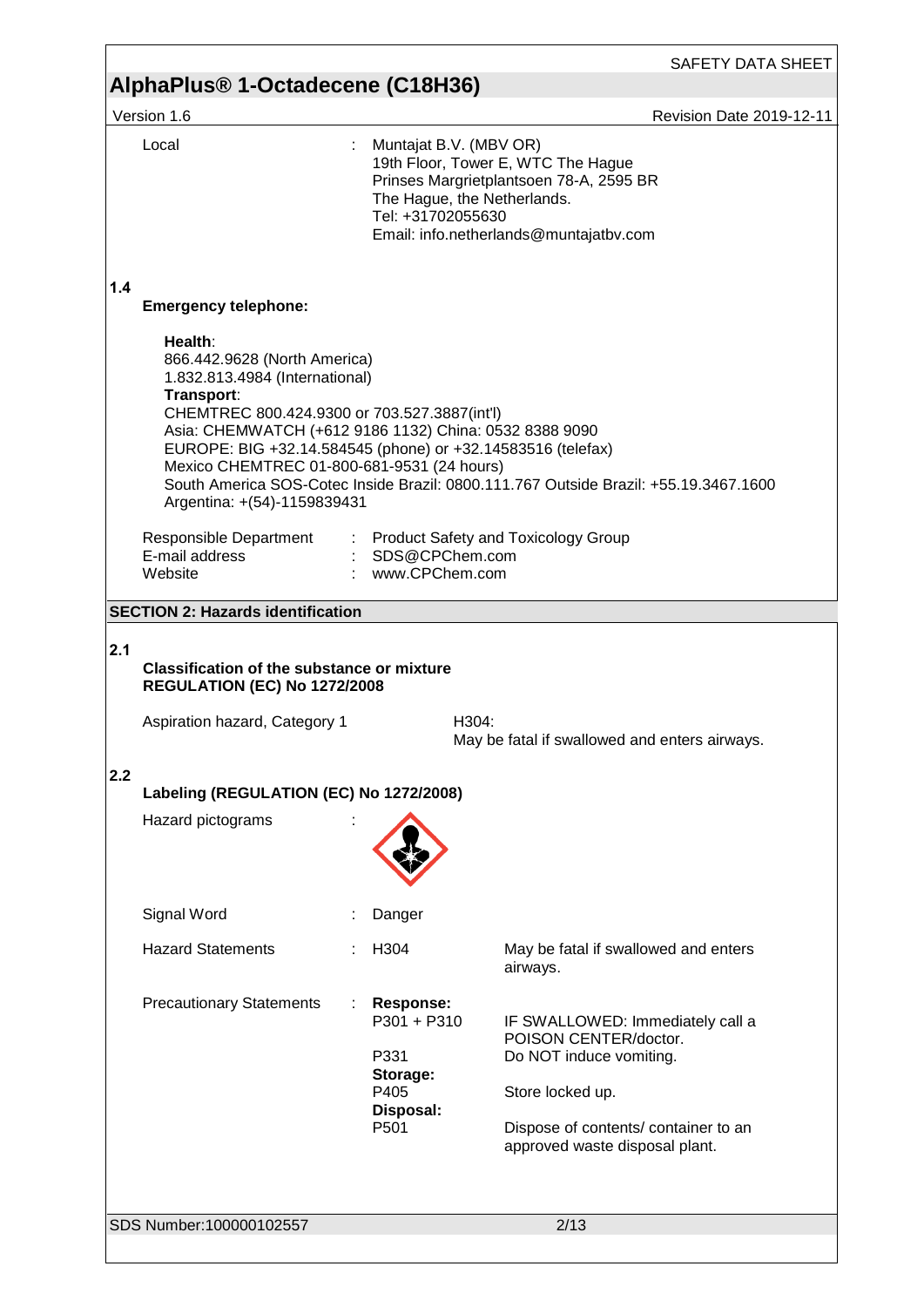Version 1.6 **Revision Date 2019-12-11** 

Hazardous ingredients which must be listed on the label:<br>• 112-88-9 1-Octadecene  $\bullet$  112-88-9 1-Octadecene

#### **Additional Labeling:**

EUH066 Repeated exposure may cause skin dryness or cracking.

#### **SECTION 3: Composition/information on ingredients**

#### **3.1 - 3.2**

| Substance or Mixture |  |
|----------------------|--|
|----------------------|--|

| Synonyms | : C18                           |  |
|----------|---------------------------------|--|
|          | <b>NAO 18</b>                   |  |
|          | Octadecene-1                    |  |
|          | C <sub>18</sub> H <sub>36</sub> |  |
|          |                                 |  |

| Molecular formula | C18H36 |
|-------------------|--------|
|                   |        |

#### **Hazardous ingredients**

| Chemical name | CAS-No.<br>EC-No.<br>Index No. | Classification<br>(REGULATION (EC) No<br>1272/2008) | Concentration<br>$[wt\%]$ |
|---------------|--------------------------------|-----------------------------------------------------|---------------------------|
| 1-Octadecene  | 112-88-9<br>204-012-9          | Asp. Tox. 1: H304                                   | $90 - 100$                |

For the full text of the H-Statements mentioned in this Section, see Section 16.

#### **SECTION 4: First aid measures**

#### **4.1**

| <b>Description of first-aid measures</b> |  |  |  |
|------------------------------------------|--|--|--|
|------------------------------------------|--|--|--|

| General advice                          | : Move out of dangerous area. Show this material safety data<br>sheet to the doctor in attendance. Symptoms of poisoning may<br>appear several hours later. Do not leave the victim<br>unattended.  |
|-----------------------------------------|-----------------------------------------------------------------------------------------------------------------------------------------------------------------------------------------------------|
| If inhaled                              | : If unconscious, place in recovery position and seek medical<br>advice. If symptoms persist, call a physician.                                                                                     |
| In case of eye contact                  | : Flush eyes with water as a precaution. Remove contact<br>lenses. Protect unharmed eye. Keep eye wide open while<br>rinsing. If eye irritation persists, consult a specialist.                     |
| If swallowed                            | : Keep respiratory tract clear. Do NOT induce vomiting. Never<br>give anything by mouth to an unconscious person. If<br>symptoms persist, call a physician. Take victim immediately to<br>hospital. |
| <b>SECTION 5: Firefighting measures</b> |                                                                                                                                                                                                     |
| Flash point                             | 154°C (309°F)<br>Method: PMCC                                                                                                                                                                       |

SDS Number:100000102557 3/13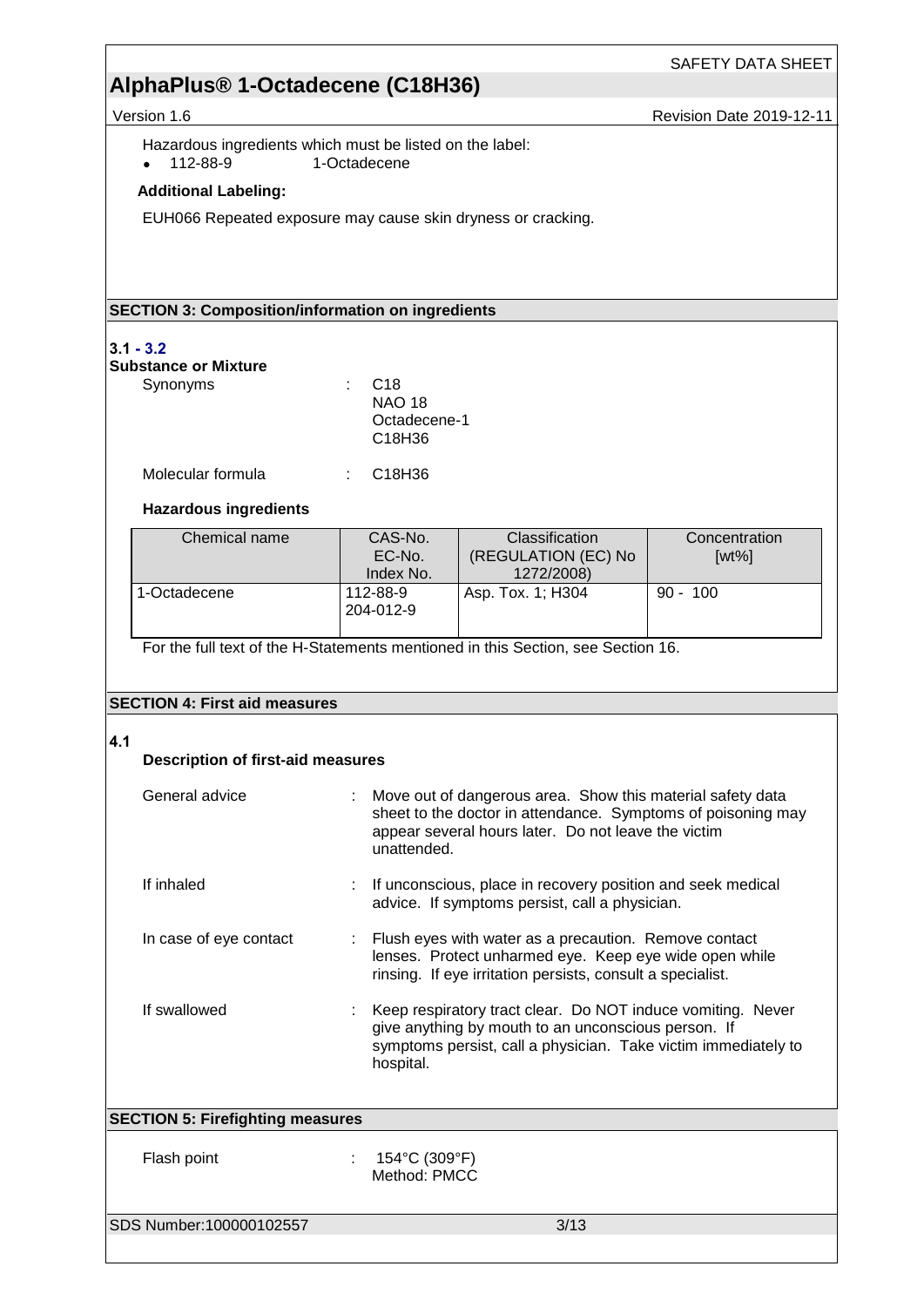|     |                                                                                         |   | <b>SAFETY DATA SHEET</b>                                                                                                                                                                                                         |
|-----|-----------------------------------------------------------------------------------------|---|----------------------------------------------------------------------------------------------------------------------------------------------------------------------------------------------------------------------------------|
|     | AlphaPlus® 1-Octadecene (C18H36)                                                        |   |                                                                                                                                                                                                                                  |
|     | Version 1.6                                                                             |   | Revision Date 2019-12-11                                                                                                                                                                                                         |
|     | Autoignition temperature                                                                | ÷ | 250°C (482°F)                                                                                                                                                                                                                    |
|     |                                                                                         |   |                                                                                                                                                                                                                                  |
| 5.1 | <b>Extinguishing media</b>                                                              |   |                                                                                                                                                                                                                                  |
|     | Unsuitable extinguishing<br>media                                                       |   | : High volume water jet.                                                                                                                                                                                                         |
| 5.2 | Special hazards arising from the substance or mixture<br>Specific hazards during fire : |   | Standard procedure for chemical fires. Use extinguishing                                                                                                                                                                         |
|     | fighting                                                                                |   | measures that are appropriate to local circumstances and the<br>surrounding environment.                                                                                                                                         |
| 5.3 | <b>Advice for firefighters</b>                                                          |   |                                                                                                                                                                                                                                  |
|     | Special protective<br>equipment for fire-fighters                                       |   | : Wear self-contained breathing apparatus for firefighting if<br>necessary.                                                                                                                                                      |
|     | Further information                                                                     |   | Standard procedure for chemical fires. Use extinguishing<br>measures that are appropriate to local circumstances and the<br>surrounding environment.                                                                             |
|     | Fire and explosion<br>protection                                                        |   | Normal measures for preventive fire protection.                                                                                                                                                                                  |
|     | Hazardous decomposition<br>products                                                     |   | Carbon Dioxide. Carbon monoxide.                                                                                                                                                                                                 |
|     | <b>SECTION 6: Accidental release measures</b>                                           |   |                                                                                                                                                                                                                                  |
|     |                                                                                         |   |                                                                                                                                                                                                                                  |
| 6.1 |                                                                                         |   | Personal precautions, protective equipment and emergency procedures                                                                                                                                                              |
| 6.2 | Personal precautions                                                                    | ÷ | Use personal protective equipment. Ensure adequate<br>ventilation.                                                                                                                                                               |
|     | <b>Environmental precautions</b>                                                        |   |                                                                                                                                                                                                                                  |
|     | <b>Environmental precautions</b>                                                        | ÷ | Prevent product from entering drains. Prevent further leakage                                                                                                                                                                    |
|     |                                                                                         |   | or spillage if safe to do so. If the product contaminates rivers<br>and lakes or drains inform respective authorities.                                                                                                           |
| 6.3 |                                                                                         |   |                                                                                                                                                                                                                                  |
|     | Methods and materials for containment and cleaning up<br>Methods for cleaning up        |   | Soak up with inert absorbent material (e.g. sand, silica gel, acid<br>binder, universal binder, sawdust). Keep in suitable, closed                                                                                               |
| 6.4 | <b>Reference to other sections</b>                                                      |   | containers for disposal.                                                                                                                                                                                                         |
|     | Reference to other sections                                                             |   |                                                                                                                                                                                                                                  |
|     |                                                                                         |   | For personal protection see section 8. For disposal<br>considerations see section 13.<br>A quantitative risk assessment is not required for the environment.<br>A quantitative risk assessment is not required for human health. |
|     |                                                                                         |   |                                                                                                                                                                                                                                  |
|     | SDS Number:100000102557                                                                 |   | 4/13                                                                                                                                                                                                                             |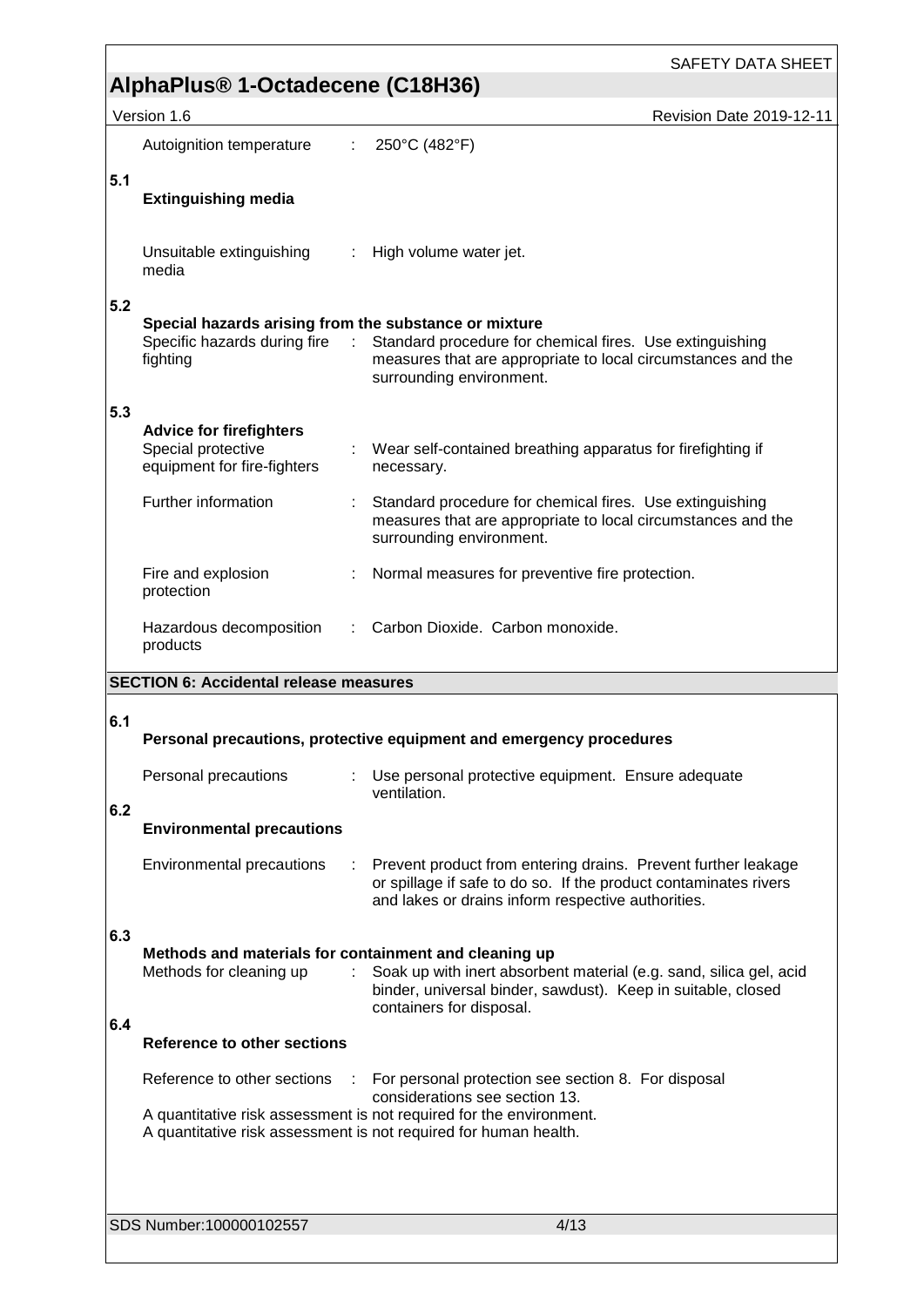Version 1.6 **Accord 2019-12-11** Revision Date 2019-12-11

SAFETY DATA SHEET

### **SECTION 7: Handling and storage**

### **7.1**

#### **Precautions for safe handling Handling**

| Advice on safe handling                            | Do not breathe vapors/dust. For personal protection see<br>section 8. Smoking, eating and drinking should be prohibited<br>in the application area. Dispose of rinse water in accordance<br>with local and national regulations. |
|----------------------------------------------------|----------------------------------------------------------------------------------------------------------------------------------------------------------------------------------------------------------------------------------|
| Advice on protection<br>against fire and explosion | Normal measures for preventive fire protection.                                                                                                                                                                                  |

#### **7.2**

#### **Conditions for safe storage, including any incompatibilities**

#### **Storage**

| Requirements for storage | : Keep container tightly closed in a dry and well-ventilated place. |
|--------------------------|---------------------------------------------------------------------|
| areas and containers     | Observe label precautions. Electrical installations / working       |
|                          | materials must comply with the technological safety standards.      |

#### **SECTION 8: Exposure controls/personal protection**

#### **8.2**

#### **Exposure controls**

### **Personal protective equipment**

| Respiratory protection   | : Wear a supplied-air NIOSH approved respirator unless<br>ventilation or other engineering controls are adequate to<br>maintain minimal oxygen content of 19.5% by volume under<br>normal atmospheric pressure. Wear a NIOSH approved<br>respirator that provides protection when working with this<br>material if exposure to harmful levels of airborne material may<br>occur, such as:. Air-Purifying Respirator for Organic Vapors,<br>Dusts and Mists. Use a positive pressure, air-supplying<br>respirator if there is potential for uncontrolled release, exposure<br>levels are not known, or other circumstances where air-<br>purifying respirators may not provide adequate protection. |
|--------------------------|----------------------------------------------------------------------------------------------------------------------------------------------------------------------------------------------------------------------------------------------------------------------------------------------------------------------------------------------------------------------------------------------------------------------------------------------------------------------------------------------------------------------------------------------------------------------------------------------------------------------------------------------------------------------------------------------------|
| Hand protection          | The suitability for a specific workplace should be discussed<br>with the producers of the protective gloves. Please observe<br>the instructions regarding permeability and breakthrough time<br>which are provided by the supplier of the gloves. Also take into<br>consideration the specific local conditions under which the<br>product is used, such as the danger of cuts, abrasion, and the<br>contact time. Gloves should be discarded and replaced if there<br>is any indication of degradation or chemical breakthrough.                                                                                                                                                                  |
| Eye protection           | Eye wash bottle with pure water. Tightly fitting safety goggles.                                                                                                                                                                                                                                                                                                                                                                                                                                                                                                                                                                                                                                   |
| Skin and body protection | Choose body protection in relation to its type, to the<br>concentration and amount of dangerous substances, and to the                                                                                                                                                                                                                                                                                                                                                                                                                                                                                                                                                                             |
| SDS Number:100000102557  | 5/13                                                                                                                                                                                                                                                                                                                                                                                                                                                                                                                                                                                                                                                                                               |
|                          |                                                                                                                                                                                                                                                                                                                                                                                                                                                                                                                                                                                                                                                                                                    |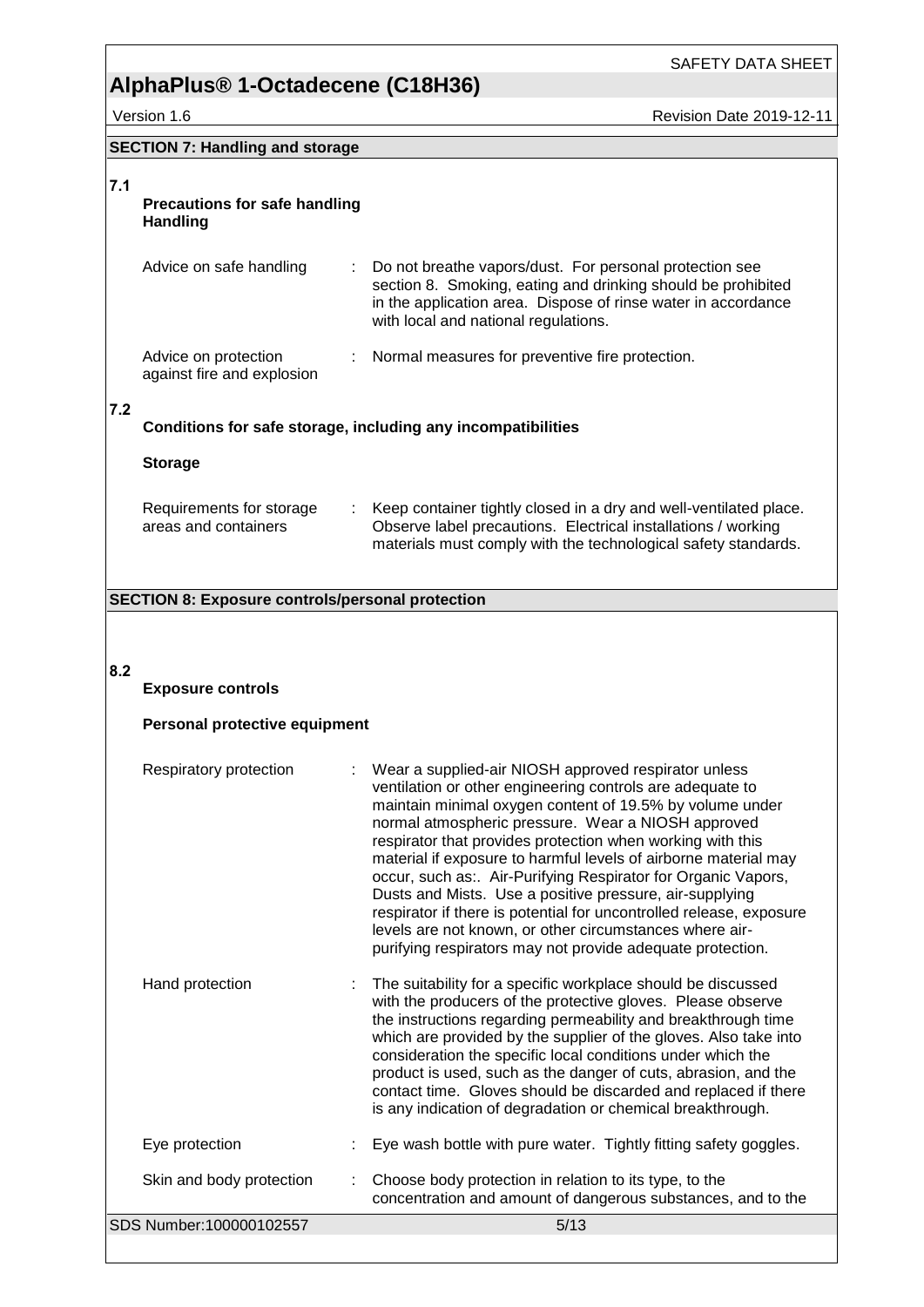Version 1.6 **Accord 2019-12-11** Revision Date 2019-12-11

specific work-place. Wear as appropriate:. Protective suit. Safety shoes.

Hygiene measures : When using do not eat or drink. When using do not smoke. Wash hands before breaks and at the end of workday.

A quantitative risk assessment is not required for the environment. A quantitative risk assessment is not required for human health.

#### **SECTION 9: Physical and chemical properties**

| Appearance                  |                                                      |
|-----------------------------|------------------------------------------------------|
| Physical state<br>Color     | : Liquid<br>: Colorless liquid or white solid        |
| Safety data                 |                                                      |
| Flash point                 | : $154^{\circ}$ C (309 $^{\circ}$ F)<br>Method: PMCC |
| Lower explosion limit       | : $0,4\%$ (V)                                        |
| Upper explosion limit       | : $6,9\%$ (V)                                        |
| Oxidizing properties        | : no                                                 |
| Autoignition temperature    | : $250^{\circ}$ C (482°F)                            |
| Molecular formula           | : C18H36                                             |
| Molecular weight            | : 252,54 g/mol                                       |
| pH                          | : Not applicable                                     |
| Pour point                  | : No data available                                  |
| Freezing point              | 17,5°C (63,5°F)                                      |
| Boiling point/boiling range | : $315^{\circ}$ C (599 $^{\circ}$ F)                 |
| Vapor pressure              | $: 0,00$ Pa<br>at 25°C (77°F)                        |
|                             | $< 0.01$ kPa<br>at 65°C (149°F)                      |
| Relative density            | : 0,79<br>at 15,6 °C (60,1 °F)                       |
| Density                     | : 792 kg/m3<br>at 15°C (59°F)                        |
|                             | 789 kg/m3<br>at 20°C (68°F)                          |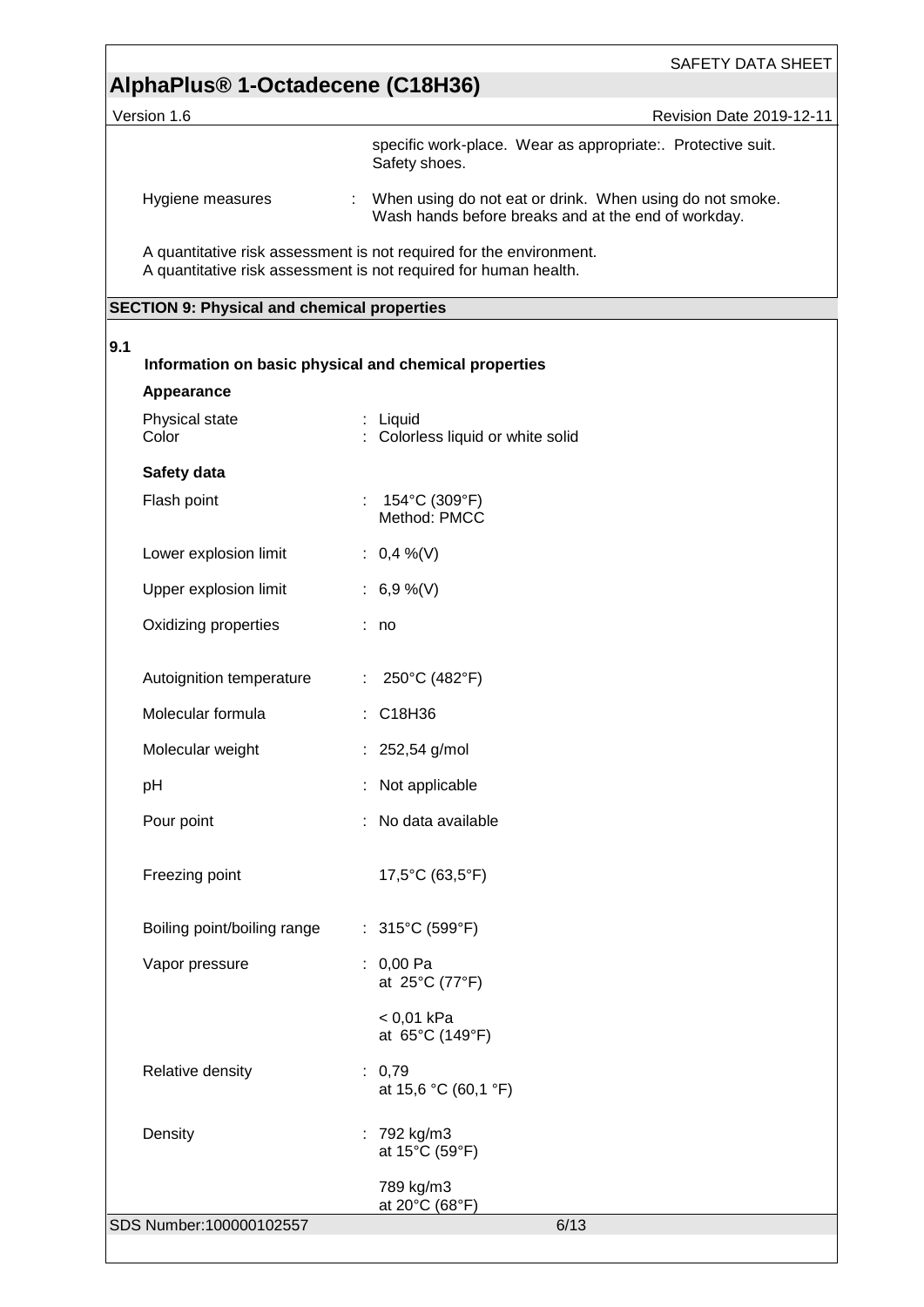SAFETY DATA SHEET

# **AlphaPlus® 1-Octadecene (C18H36)**

Version 1.6 Revision Date 2019-12-11

|                                                    | 768 kg/m3<br>at 50°C (122°F)                                                                                                                 |  |  |
|----------------------------------------------------|----------------------------------------------------------------------------------------------------------------------------------------------|--|--|
| Water solubility                                   | : Soluble in hydrocarbon solvents; insoluble in water.                                                                                       |  |  |
| Partition coefficient: n-                          | : No data available                                                                                                                          |  |  |
| octanol/water<br>Viscosity, kinematic              | $: 3,8$ cSt<br>at 37,8°C (100,0°F)                                                                                                           |  |  |
| Relative vapor density                             | : 8,71<br>$(Air = 1.0)$                                                                                                                      |  |  |
| Evaporation rate                                   | : No data available                                                                                                                          |  |  |
| <b>SECTION 10: Stability and reactivity</b>        |                                                                                                                                              |  |  |
|                                                    |                                                                                                                                              |  |  |
| 10.1                                               |                                                                                                                                              |  |  |
| <b>Reactivity</b>                                  | : Stable at normal ambient temperature and pressure.                                                                                         |  |  |
| 10.2                                               |                                                                                                                                              |  |  |
| <b>Chemical stability</b>                          | : This material is considered stable under normal ambient and<br>anticipated storage and handling conditions of temperature<br>and pressure. |  |  |
| 10.3                                               |                                                                                                                                              |  |  |
| Possibility of hazardous reactions                 |                                                                                                                                              |  |  |
| <b>Hazardous reactions</b>                         | : Hazardous reactions: Hazardous polymerization does not<br>occur.                                                                           |  |  |
|                                                    | Further information: No decomposition if stored and applied as<br>directed.                                                                  |  |  |
| 10.4<br><b>Conditions to avoid</b>                 | : No data available.                                                                                                                         |  |  |
| 10.5<br><b>Materials to avoid</b>                  | : May react with oxygen and strong oxidizing agents, such as<br>chlorates, nitrates, peroxides, etc.                                         |  |  |
| 10.6<br><b>Hazardous decomposition</b><br>products | : Carbon Dioxide<br>Carbon monoxide                                                                                                          |  |  |
| Other data                                         | : No decomposition if stored and applied as directed.                                                                                        |  |  |
| <b>SECTION 11: Toxicological information</b>       |                                                                                                                                              |  |  |
| 11.1<br>Information on toxicological effects       |                                                                                                                                              |  |  |
| SDS Number: 100000102557                           | 7/13                                                                                                                                         |  |  |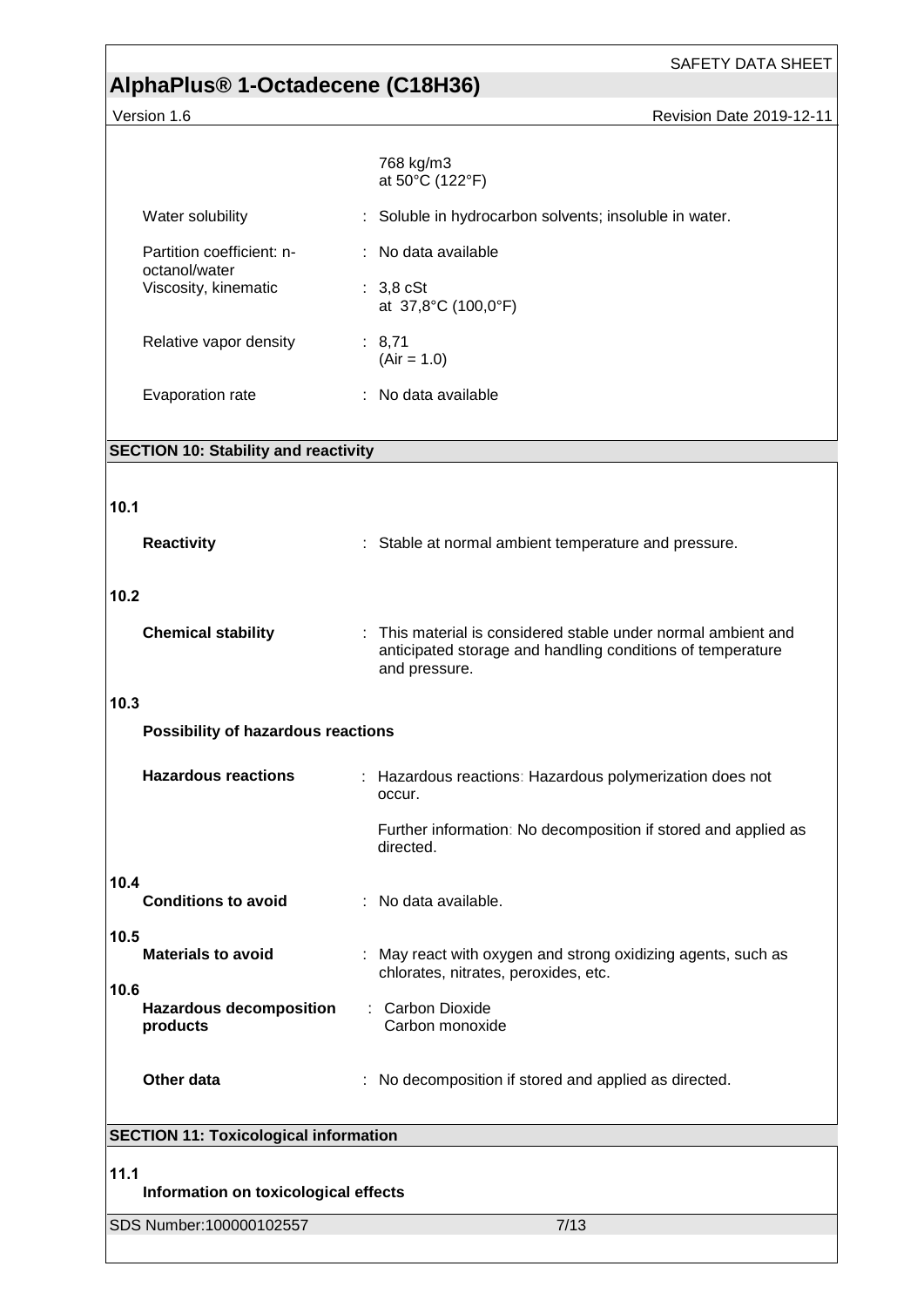| <b>Acute oral toxicity</b>       |                                                                                                                                                                                                                            |  |
|----------------------------------|----------------------------------------------------------------------------------------------------------------------------------------------------------------------------------------------------------------------------|--|
| 1-Octadecene                     | : LD50: $> 10.000$ mg/kg<br>Species: Rat<br>Sex: male and female<br>Method: OECD Test Guideline 401<br>Test substance: no<br>Information given is based on data obtained from similar<br>substances.                       |  |
| <b>Acute inhalation toxicity</b> |                                                                                                                                                                                                                            |  |
| 1-Octadecene                     | : Not classified due to data which are conclusive although<br>insufficient for classification.<br>Information given is based on data obtained from similar<br>substances.                                                  |  |
| <b>Skin irritation</b>           |                                                                                                                                                                                                                            |  |
| 1-Octadecene                     | : No skin irritation<br>Repeated or prolonged contact with the mixture may cause<br>removal of natural fat from the skin resulting in desiccation of<br>the skin.                                                          |  |
| Eye irritation<br>1-Octadecene   | : No eye irritation                                                                                                                                                                                                        |  |
| <b>Sensitization</b>             |                                                                                                                                                                                                                            |  |
| 1-Octadecene                     | : Did not cause sensitization on laboratory animals.                                                                                                                                                                       |  |
| <b>Repeated dose toxicity</b>    |                                                                                                                                                                                                                            |  |
| 1-Octadecene                     | : Species: rat (female)<br>Application Route: oral gavage<br>Dose: 0, 100, 500, 1000 mg/kg/d<br>NOEL: 1.000 mg/kg<br>Method: OECD Guideline 422<br>Information given is based on data obtained from similar<br>substances. |  |
| <b>Genotoxicity in vitro</b>     |                                                                                                                                                                                                                            |  |
| 1-Octadecene                     | : Test Type: Ames test<br>Metabolic activation: with and without metabolic activation<br>Method: OECD Test Guideline 471<br>Result: negative                                                                               |  |
|                                  | Test Type: Chromosome aberration test in vitro<br>Test system: rodent hepatocytes<br>Method: OECD Test Guideline 473<br>Result: negative                                                                                   |  |
| <b>Reproductive toxicity</b>     |                                                                                                                                                                                                                            |  |
| 1-Octadecene                     | Species: Rat<br>÷.                                                                                                                                                                                                         |  |
| SDS Number:100000102557          | 8/13                                                                                                                                                                                                                       |  |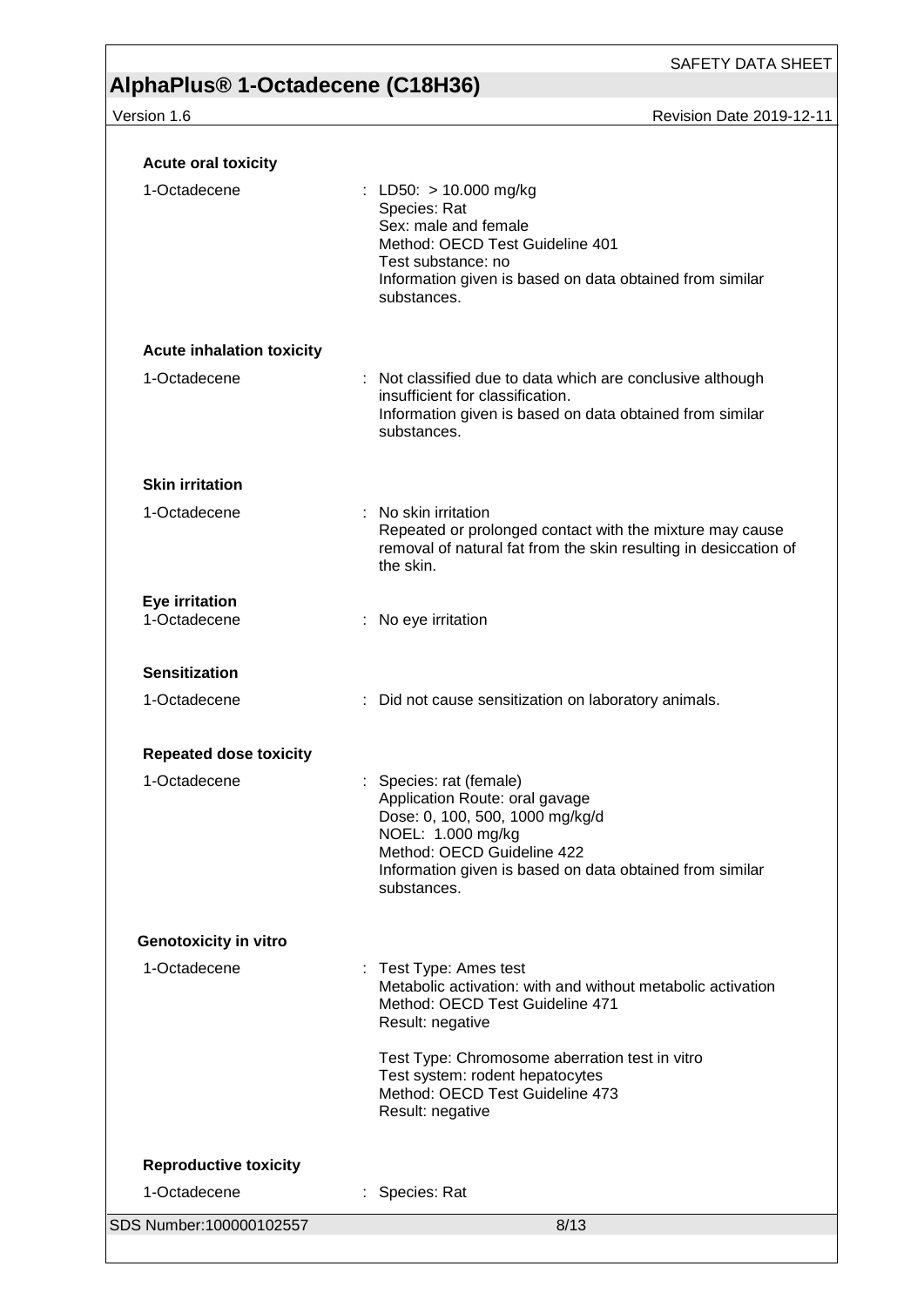## SAFETY DATA SHEET **AlphaPlus® 1-Octadecene (C18H36)**  Version 1.6 **Revision Date 2019-12-11** SDS Number:100000102557 9/13 Sex: male and female Application Route: oral gavage Dose: 0, 100, 500, 1000 mg/kg/d Method: OECD Guideline 421 NOAEL Parent: 1.000 mg/kg NOAEL F1: 1.000 mg/kg Information given is based on data obtained from similar substances. **AlphaPlus® 1-Octadecene (C18H36) Aspiration toxicity** : May be fatal if swallowed and enters airways. Substances known to cause human aspiration toxicity hazards or to be regarded as if they cause human aspiration toxicity hazard. **CMR effects** 1-Octadecene : Carcinogenicity: Not available Mutagenicity: Tests on bacterial or mammalian cell cultures did not show mutagenic effects. Teratogenicity: Not available Reproductive toxicity: No toxicity to reproduction **AlphaPlus® 1-Octadecene (C18H36) Further information** : Solvents may degrease the skin. **SECTION 12: Ecological information 12.1 Toxicity Ecotoxicity effects Toxicity to fish** 1-Octadecene : LL50: > 1.000 mg/l Exposure time: 96 h Species: Oncorhynchus mykiss (rainbow trout) Method: OECD Test Guideline 203 Information given is based on data obtained from similar substances. **Toxicity to daphnia and other aquatic invertebrates** 1-Octadecene : EL50: > 1.000 mg/l Exposure time: 48 h Species: Daphnia magna (Water flea) Method: OECD Test Guideline 202 Information given is based on data obtained from similar substances. **Toxicity to algae** 1-Octadecene : EC50: > 1.000 mg/l Exposure time: 72 h Species: Raphidocellus subcapitata (algae)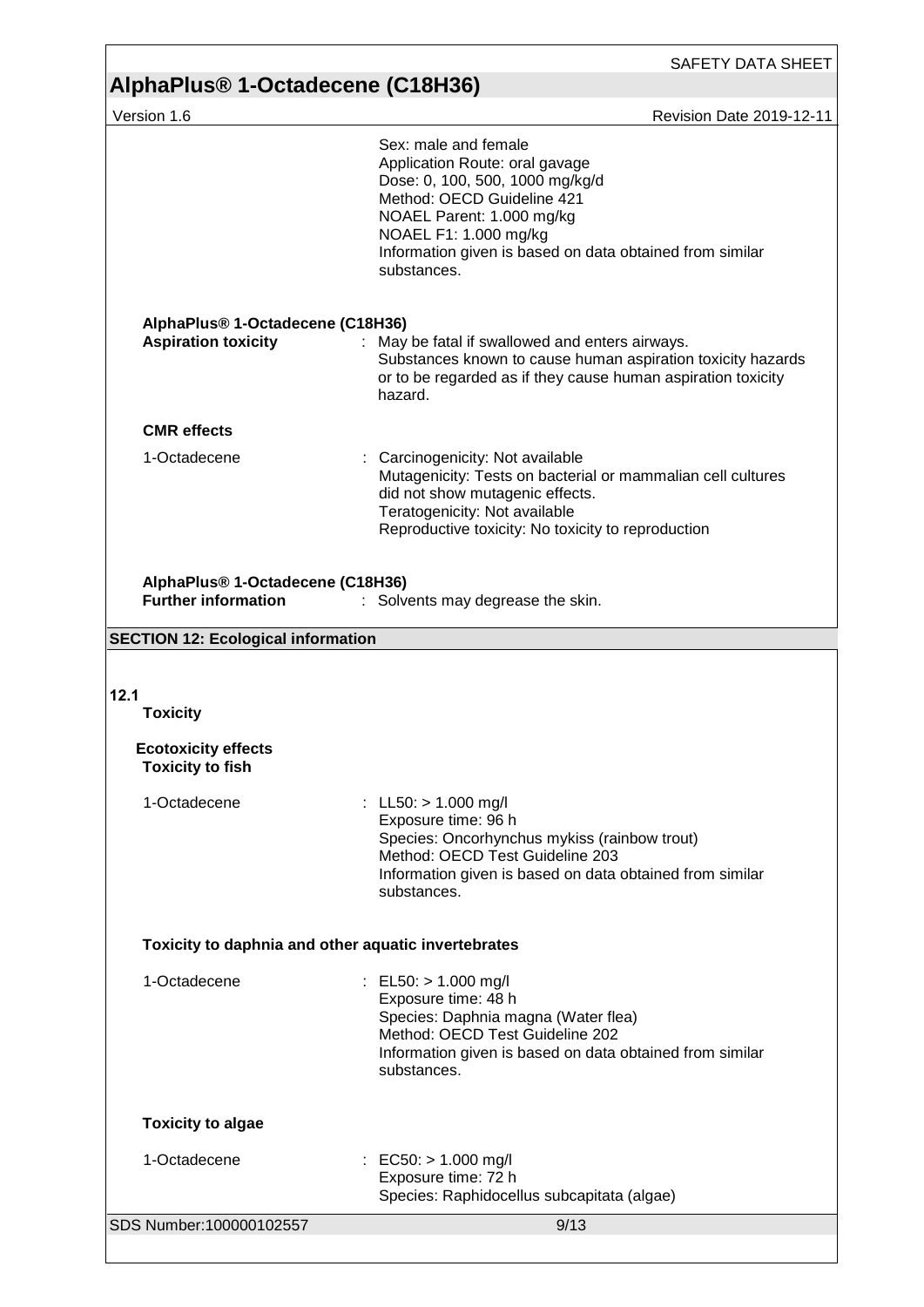|                                                                                                             | <b>SAFETY DATA SHEET</b>                                                                                                                                                                                                                                                                                                                                                                                                                                                                            |  |
|-------------------------------------------------------------------------------------------------------------|-----------------------------------------------------------------------------------------------------------------------------------------------------------------------------------------------------------------------------------------------------------------------------------------------------------------------------------------------------------------------------------------------------------------------------------------------------------------------------------------------------|--|
| AlphaPlus® 1-Octadecene (C18H36)                                                                            |                                                                                                                                                                                                                                                                                                                                                                                                                                                                                                     |  |
| Version 1.6                                                                                                 | Revision Date 2019-12-11                                                                                                                                                                                                                                                                                                                                                                                                                                                                            |  |
|                                                                                                             | Method: OECD Test Guideline 201<br>Information given is based on data obtained from similar<br>substances.                                                                                                                                                                                                                                                                                                                                                                                          |  |
| <b>Toxicity to bacteria</b>                                                                                 |                                                                                                                                                                                                                                                                                                                                                                                                                                                                                                     |  |
| 1-Octadecene                                                                                                | : NOEC: $3 \text{ mg/l}$<br>Exposure time: 120 h<br>Respiration inhibition                                                                                                                                                                                                                                                                                                                                                                                                                          |  |
| 12.2<br><b>Persistence and degradability</b>                                                                |                                                                                                                                                                                                                                                                                                                                                                                                                                                                                                     |  |
| Biodegradability                                                                                            |                                                                                                                                                                                                                                                                                                                                                                                                                                                                                                     |  |
| 1-Octadecene                                                                                                | : This material is expected to be readily biodegradable.<br>Information given is based on data obtained from similar<br>substances.                                                                                                                                                                                                                                                                                                                                                                 |  |
| 12.3<br><b>Bioaccumulative potential</b><br>Elimination information (persistence and degradability)<br>12.4 |                                                                                                                                                                                                                                                                                                                                                                                                                                                                                                     |  |
| <b>Mobility in soil</b>                                                                                     |                                                                                                                                                                                                                                                                                                                                                                                                                                                                                                     |  |
| Mobility                                                                                                    | No data available                                                                                                                                                                                                                                                                                                                                                                                                                                                                                   |  |
| 12.5<br><b>Results of PBT and vPvB assessment</b>                                                           |                                                                                                                                                                                                                                                                                                                                                                                                                                                                                                     |  |
| <b>Results of PBT assessment</b><br>1-Octadecene                                                            | Non-classified PBT substance, Non-classified vPvB substance                                                                                                                                                                                                                                                                                                                                                                                                                                         |  |
| 12.6<br>Other adverse effects<br>Additional ecological<br>information<br><b>Ecotoxicology Assessment</b>    | : No data available                                                                                                                                                                                                                                                                                                                                                                                                                                                                                 |  |
| Short-term (acute) aquatic<br>hazard                                                                        | : This material is not expected to be harmful to aquatic<br>organisms.                                                                                                                                                                                                                                                                                                                                                                                                                              |  |
| Long-term (chronic) aquatic<br>hazard                                                                       | : This material is not expected to be harmful to aquatic<br>organisms.                                                                                                                                                                                                                                                                                                                                                                                                                              |  |
| <b>SECTION 13: Disposal considerations</b>                                                                  |                                                                                                                                                                                                                                                                                                                                                                                                                                                                                                     |  |
|                                                                                                             |                                                                                                                                                                                                                                                                                                                                                                                                                                                                                                     |  |
| 13.1<br>Waste treatment methods                                                                             | The information in this SDS pertains only to the product as shipped.                                                                                                                                                                                                                                                                                                                                                                                                                                |  |
| disposal facility.                                                                                          | Use material for its intended purpose or recycle if possible. This material, if it must be discarded,<br>may meet the criteria of a hazardous waste as defined by US EPA under RCRA (40 CFR 261) or<br>other State and local regulations. Measurement of certain physical properties and analysis for<br>regulated components may be necessary to make a correct determination. If this material is<br>classified as a hazardous waste, federal law requires disposal at a licensed hazardous waste |  |
| SDS Number:100000102557                                                                                     | 10/13                                                                                                                                                                                                                                                                                                                                                                                                                                                                                               |  |
|                                                                                                             |                                                                                                                                                                                                                                                                                                                                                                                                                                                                                                     |  |

ſ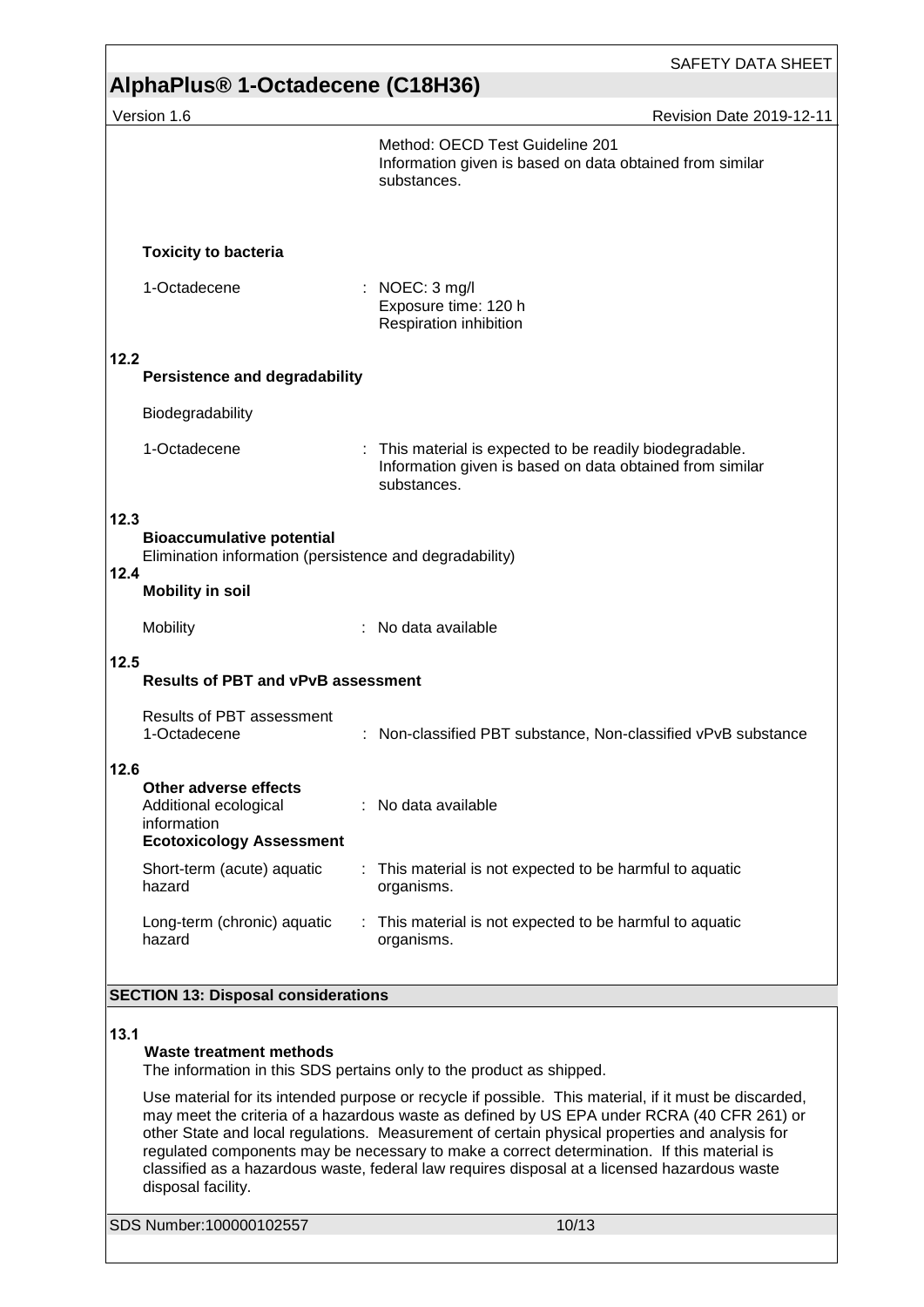SAFETY DATA SHEET

Version 1.6 **Revision Date 2019-12-11** Revision Date 2019-12-11

| Product                | : Do not dispose of waste into sewer. Do not contaminate<br>ponds, waterways or ditches with chemical or used container.<br>Send to a licensed waste management company. |
|------------------------|--------------------------------------------------------------------------------------------------------------------------------------------------------------------------|
| Contaminated packaging | : Empty remaining contents. Dispose of as unused product.<br>Do not re-use empty containers.                                                                             |

A quantitative risk assessment is not required for the environment. A quantitative risk assessment is not required for human health.

#### **SECTION 14: Transport information**

#### **14.1 - 14.7**

#### **Transport information**

**The shipping descriptions shown here are for bulk shipments only, and may not apply to shipments in non-bulk packages (see regulatory definition).**

Consult the appropriate domestic or international mode-specific and quantity-specific Dangerous Goods Regulations for additional shipping description requirements (e.g., technical name or names, etc.) Therefore, the information shown here, may not always agree with the bill of lading shipping description for the material. Flashpoints for the material may vary slightly between the SDS and the bill of lading.

#### **US DOT (UNITED STATES DEPARTMENT OF TRANSPORTATION)**

NOT REGULATED AS A HAZARDOUS MATERIAL OR DANGEROUS GOODS FOR TRANSPORTATION BY THIS AGENCY.

#### **IMO / IMDG (INTERNATIONAL MARITIME DANGEROUS GOODS)**

NOT REGULATED AS A HAZARDOUS MATERIAL OR DANGEROUS GOODS FOR TRANSPORTATION BY THIS AGENCY.

#### **IATA (INTERNATIONAL AIR TRANSPORT ASSOCIATION)**

NOT REGULATED AS A HAZARDOUS MATERIAL OR DANGEROUS GOODS FOR TRANSPORTATION BY THIS AGENCY.

#### **ADR (AGREEMENT ON DANGEROUS GOODS BY ROAD (EUROPE))**

NOT REGULATED AS A HAZARDOUS MATERIAL OR DANGEROUS GOODS FOR TRANSPORTATION BY THIS AGENCY.

#### **RID (REGULATIONS CONCERNING THE INTERNATIONAL TRANSPORT OF DANGEROUS GOODS (EUROPE))**

NOT REGULATED AS A HAZARDOUS MATERIAL OR DANGEROUS GOODS FOR TRANSPORTATION BY THIS AGENCY.

#### **ADN (EUROPEAN AGREEMENT CONCERNING THE INTERNATIONAL CARRIAGE OF DANGEROUS GOODS BY INLAND WATERWAYS)**

NOT REGULATED AS A HAZARDOUS MATERIAL OR DANGEROUS GOODS FOR TRANSPORTATION BY THIS AGENCY.

SDS Number:100000102557 11/13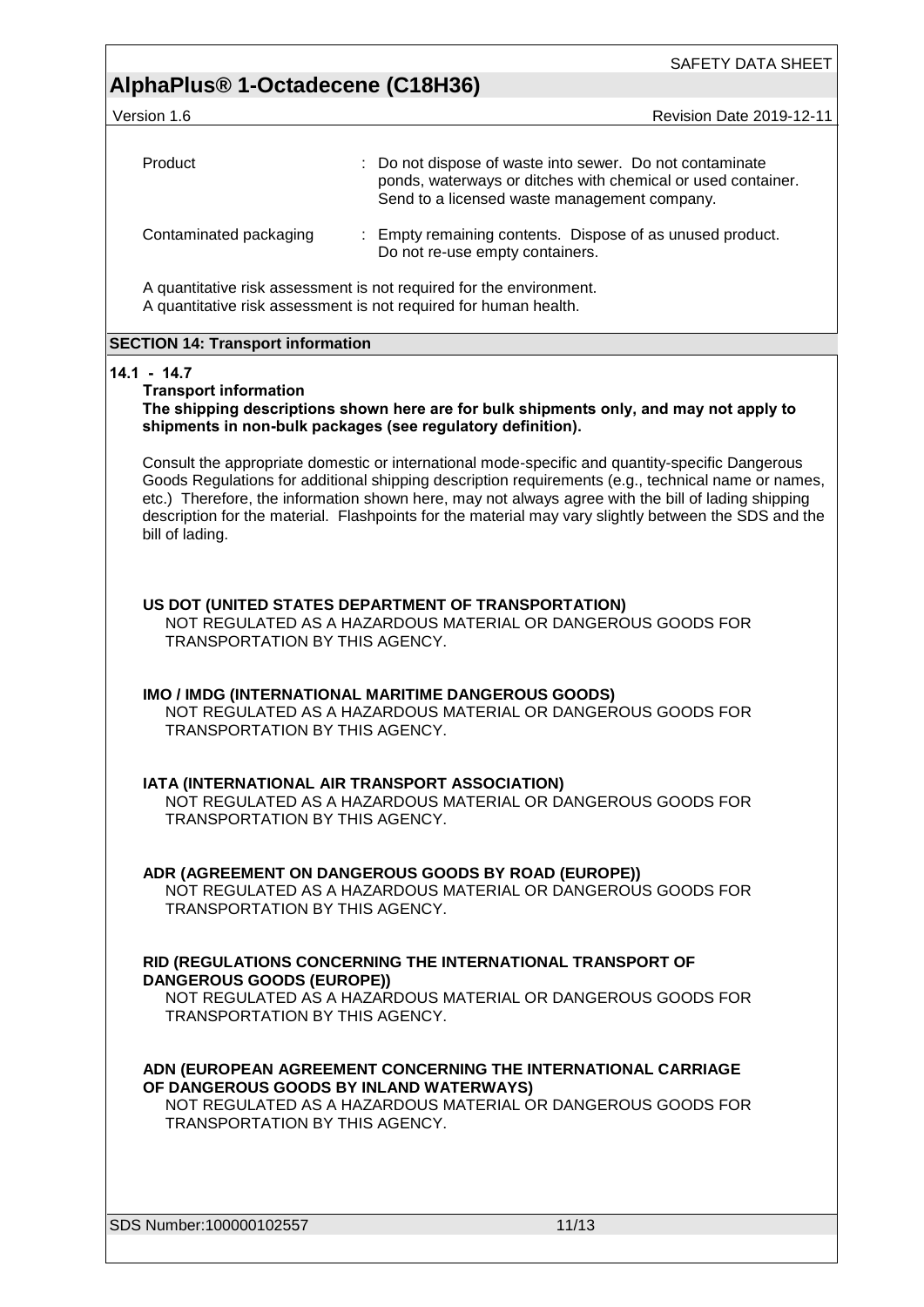SAFETY DATA SHEET

# **AlphaPlus® 1-Octadecene (C18H36)**

Version 1.6 Revision Date 2019-12-11

| Transport in bulk according to Annex II of MARPOL 73/78 and the IBC Code                                                                                                                           |                                                                                                                                                                                                                                                                                                                                                                                                                                                                                                                                                                                                                                                                                                                                                                   |  |  |  |
|----------------------------------------------------------------------------------------------------------------------------------------------------------------------------------------------------|-------------------------------------------------------------------------------------------------------------------------------------------------------------------------------------------------------------------------------------------------------------------------------------------------------------------------------------------------------------------------------------------------------------------------------------------------------------------------------------------------------------------------------------------------------------------------------------------------------------------------------------------------------------------------------------------------------------------------------------------------------------------|--|--|--|
| <b>SECTION 15: Regulatory information</b>                                                                                                                                                          |                                                                                                                                                                                                                                                                                                                                                                                                                                                                                                                                                                                                                                                                                                                                                                   |  |  |  |
| 15.1<br><b>National legislation</b>                                                                                                                                                                | Safety, health and environmental regulations/legislation specific for the substance or mixture                                                                                                                                                                                                                                                                                                                                                                                                                                                                                                                                                                                                                                                                    |  |  |  |
| Restriction of Chemicals (REACH)                                                                                                                                                                   | Commission Regulation (EU) 2015/830 of 28 May 2015 amending Regulation (EC) No 1907/2006 of<br>the European Parliament and of the Council on the Registration, Evaluation, Authorisation and                                                                                                                                                                                                                                                                                                                                                                                                                                                                                                                                                                      |  |  |  |
| 15.2<br><b>Chemical Safety Assessment</b>                                                                                                                                                          |                                                                                                                                                                                                                                                                                                                                                                                                                                                                                                                                                                                                                                                                                                                                                                   |  |  |  |
| <b>Components</b>                                                                                                                                                                                  | octadec-1-ene<br>204-012-9<br>A Chemical Safety Assessment<br>has been carried out for this<br>substance.                                                                                                                                                                                                                                                                                                                                                                                                                                                                                                                                                                                                                                                         |  |  |  |
| <b>Major Accident Hazard</b><br>Legislation                                                                                                                                                        | : $96/82/EC$<br>Update: 2003<br>Directive 96/82/EC does not apply                                                                                                                                                                                                                                                                                                                                                                                                                                                                                                                                                                                                                                                                                                 |  |  |  |
| <b>Notification status</b><br>Europe REACH<br>Switzerland CH INV<br>United States of America (USA)<br><b>TSCA</b><br>Canada DSL<br>Australia AICS<br>New Zealand NZIoC<br>Japan ENCS<br>Korea KECI | On the inventory, or in compliance with the inventory<br>On the inventory, or in compliance with the inventory<br>On or in compliance with the active portion of the<br><b>TSCA</b> inventory<br>All components of this product are on the Canadian<br><b>DSL</b><br>On the inventory, or in compliance with the inventory<br>On the inventory, or in compliance with the inventory<br>On the inventory, or in compliance with the inventory<br>A substance(s) in this product was not registered,<br>notified to be registered, or exempted from registration<br>by QChem according to K-REACH regulations.<br>Importation or manufacture of this product is still<br>permitted provided the Korean Importer of Record has<br>themselves notified the substance. |  |  |  |
| Philippines PICCS<br>China IECSC<br>Taiwan TCSI                                                                                                                                                    | On the inventory, or in compliance with the inventory<br>On the inventory, or in compliance with the inventory<br>On the inventory, or in compliance with the inventory                                                                                                                                                                                                                                                                                                                                                                                                                                                                                                                                                                                           |  |  |  |
| <b>SECTION 16: Other information</b>                                                                                                                                                               |                                                                                                                                                                                                                                                                                                                                                                                                                                                                                                                                                                                                                                                                                                                                                                   |  |  |  |
| <b>NFPA Classification</b>                                                                                                                                                                         | : Health Hazard: 0<br>Fire Hazard: 1<br>Reactivity Hazard: 0<br>1<br>0<br>0                                                                                                                                                                                                                                                                                                                                                                                                                                                                                                                                                                                                                                                                                       |  |  |  |
| SDS Number:100000102557                                                                                                                                                                            | 12/13                                                                                                                                                                                                                                                                                                                                                                                                                                                                                                                                                                                                                                                                                                                                                             |  |  |  |